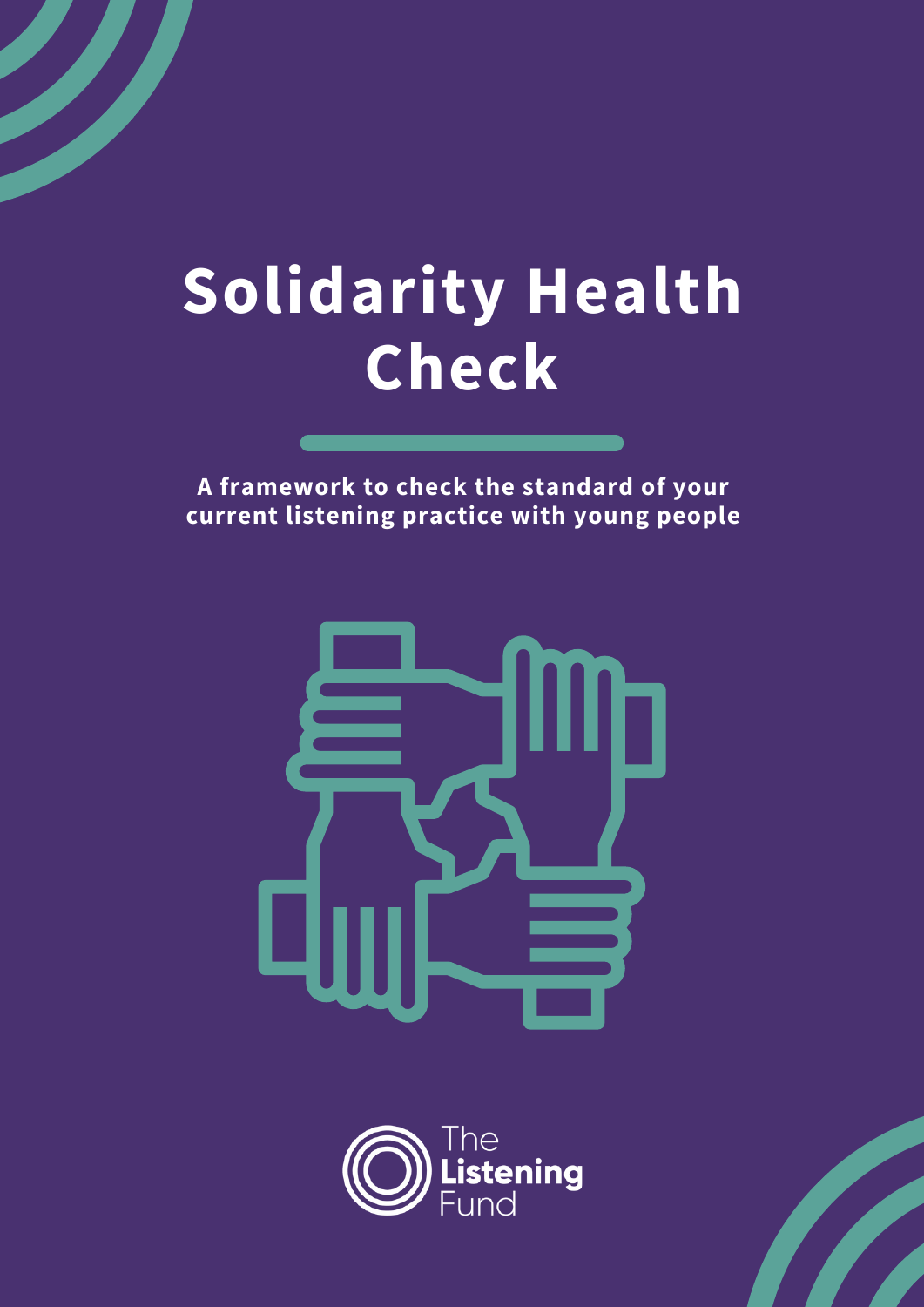# **How to health check an organisation's ability to 'listen with solidarity'**

The 'Solidarity Health Check' was produced by Colin Falconer in June 2020 following his research into The Listening Fund partners' response to the Covid-19 pandemic. The principle of 'solidarity' offers a powerful signpost to effective listening practices that were used to engage and support young people during the Covid-19 pandemic. The ten questions focus on what interviews with partners revealed to be the most impactful and influential areas of listening. You can read the full report on our [website.](https://www.thelisteningfund.org/resources-for-partners/)

The tool is not meant to provide an exhaustive set of questions. It is framework designed to offer a starting place for organisations to health check current listening practice and identify opportunities to explore the principle of solidarity reflected across its ten assessment areas. While not all areas listed may be possible for an organisation to act on, the first six have been identified in the research as common priorities for focus.

The ten areas will also prove useful for funders to consider the likely strength of listening characteristics in organisations seeking investment from them.

## **Using the tool effectively**

Organisations may wish to rate themselves in each area against a scale of four listening levels:



#### **Beginner** level

Where areas identify most gaps that require significant development

### **Emerging** level

**2** Where areas identify some practice that requires further development



#### **Proficient** level

**3** Where areas identify secure practice with the potential for enhancements



#### **Advanced** level

**4** Where areas identify strong practice that is or should be celebrated

Where areas are rated between 'Beginning' to 'Proficient', organisations should be able to identify actions to improve future practice. It is also worth celebrating any areas where practice is more advanced. Boxes are provided under each question to allow space to note these actions and celebrations. It is recommended that you complete the questions with colleagues so you can discuss the areas raised in greater detail.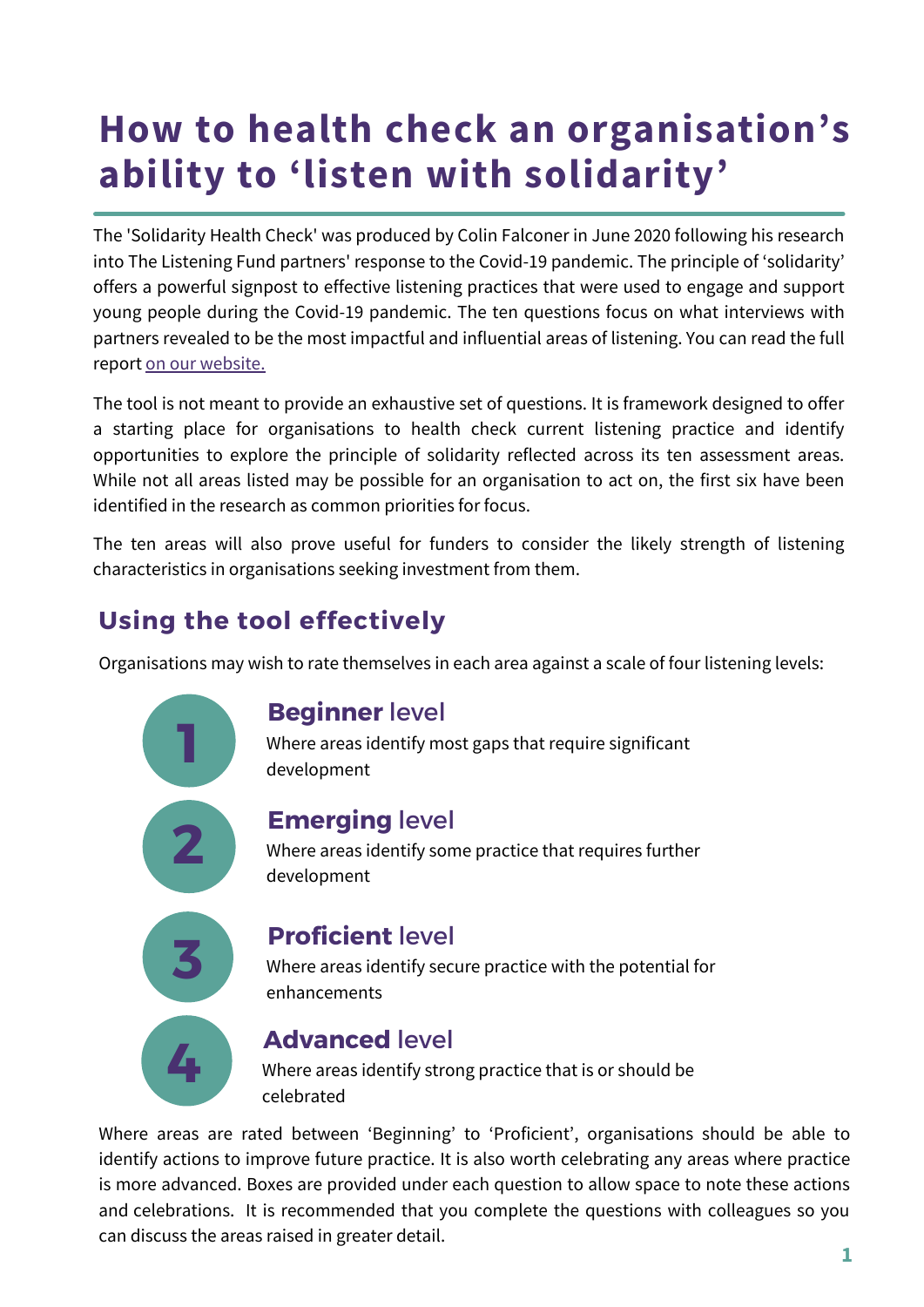1) Is a person-centred, asset-based ethos ('working with, not doing to people') consistently embedded in the culture and practice of the organisation?

> $(1)$   $(2)$   $(3)$   $(4)$  + **- (1) (2) (3) (4)** +

2) Does organisational practice demonstrate that staff are mindful to be always listening with young people and able to constantly close any 'feedback loops' with them?

**1 2 (3) 4 +** 

3) Can frequency of contact with young people be quickly and reliably increased to engage and support their wellbeing during a crisis?



4) Can the organisation offer multiple communication channels to connect with and mobilise young people to respond to their individual preferences and needs– from digital platforms to phone calls or letter writing correspondence?



5) Has the organisation developed an internal process to collate, codify and share appropriate insights on what is being heard from young people on a regular basis?

**1 2 (3) (4)** +